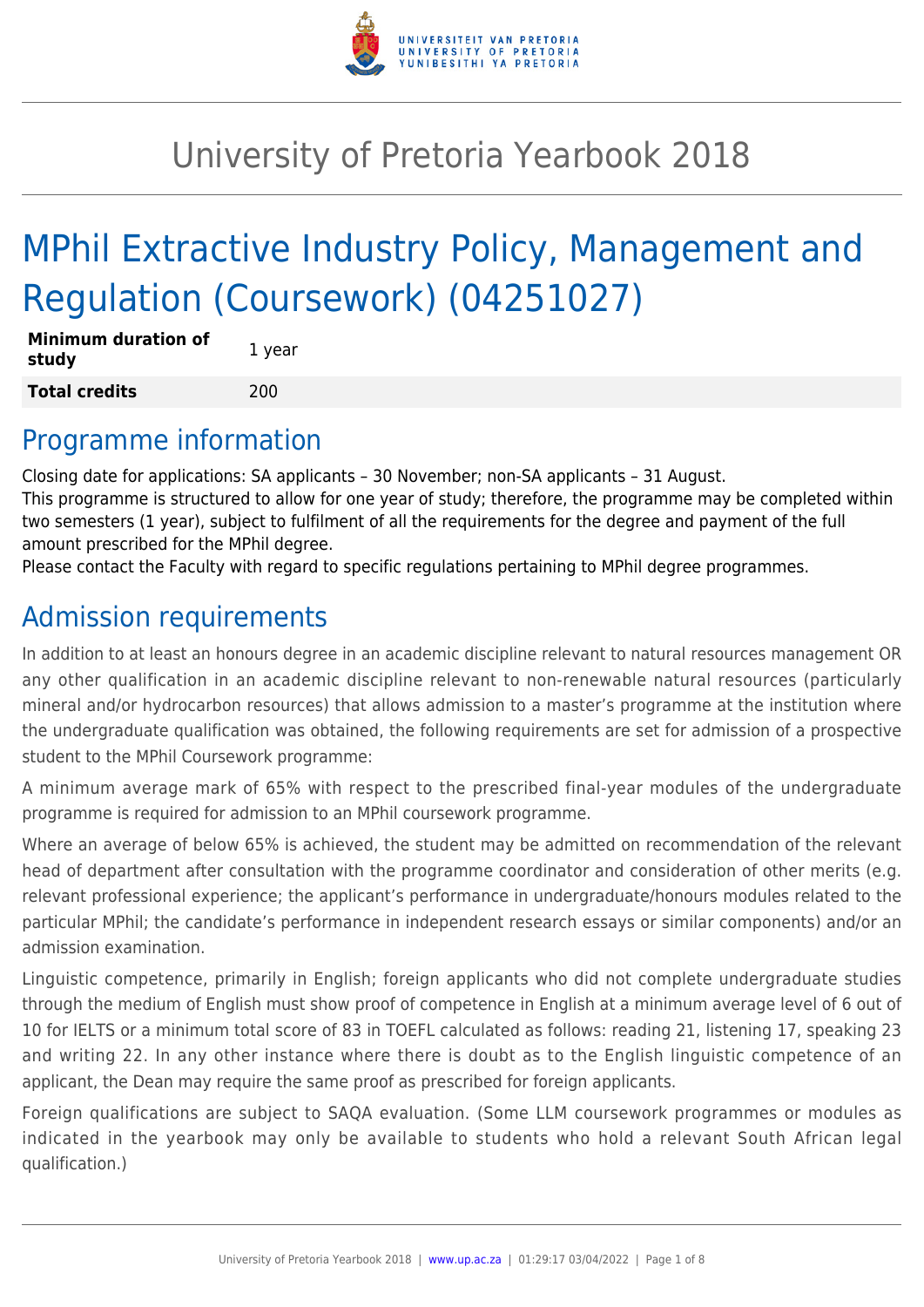

Even though a student may comply with the above requirements, the Dean may, on the recommendation of the head of department presenting a specific degree or module, refuse to accept a prospective student for any MPhil programme if such a student's performance in the chosen modules or field of study during undergraduate study was not satisfactory. Alternatively, the Dean could set additional requirements with a view to admission.

An admission examination may also be required in respect of a particular programme or module.

# Other programme-specific information

This is a selection-based programme and only selected applicants will be admitted to the programme. The mini-dissertation must comprise 13 000 to 15 000 words – including footnotes but excluding the table of contents and the bibliography. (The methodology and content of the mini-dissertation should reflect a multidisciplinary perspective on extractive industry policy, management and regulation.) Any request for an extension of the period for the submission of the mini-dissertation may only be granted by the Dean on recommendation of the Postgraduate Committee.

# Research information

The relevant head of department must recommend a supervisor and title for a mini-dissertation and these must be approved by the Postgraduate Committee. The mini-dissertation must be assessed and finalised as set out in the Faculty Board-approved LLM Policy Document. Mini-dissertations, where required, must be submitted in the format determined by the supervisor and approved by the Postgraduate Committee. The supervisor may likewise and subject to the approval of the Postgraduate Committee determine the research topic and the scope of the proposed research.

# Pass with distinction

For the degree to be awarded with distinction a student must obtain an average of at least 75% for all the coursework modules together, as well as a minimum of 75% for the mini-dissertation. The modules must have been written for the first time.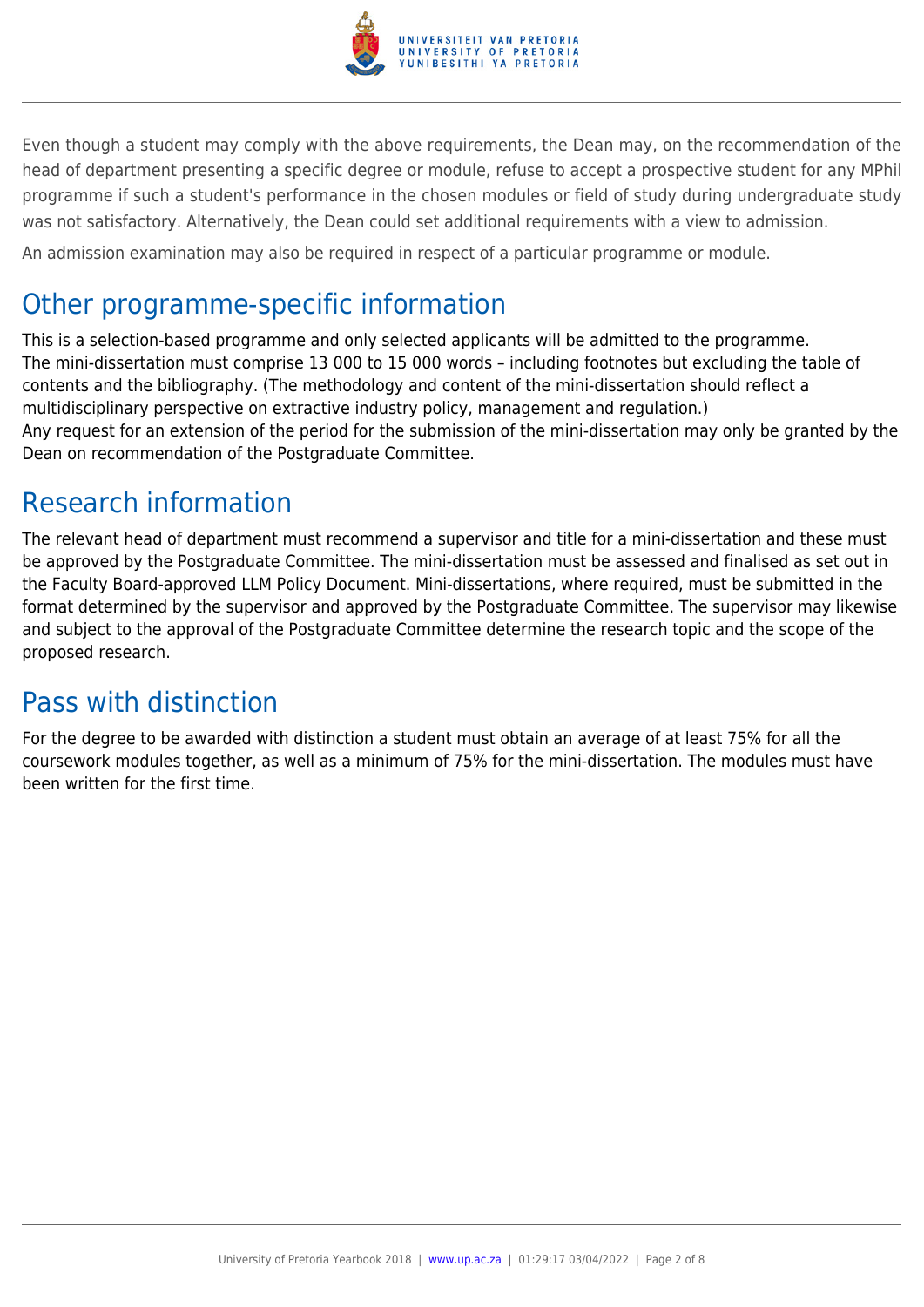

# Curriculum: Year 1

**Minimum credits: 200**

# **Core modules**

### **Rights to and regulation of natural resources 801 (EIL 801)**

| <b>Module credits</b>         | 30.00                          |
|-------------------------------|--------------------------------|
| <b>Prerequisites</b>          | No prerequisites.              |
| <b>Language of tuition</b>    | Module is presented in English |
| <b>Department</b>             | <b>Public Law</b>              |
| <b>Period of presentation</b> | Semester 1                     |

### **Module content**

The objective of this module is to equip students with a thorough understanding of the legal and policy aspects of natural resources and the regulation of natural resources and industries to extract natural resources. Topics include:(a) Industry background such as the extractive industry value chain and the role of extractive industries in national, regional and global economies, basic extractive industry business and project feasibility metrics, typical national public policy priorities, the differences between the mining and oil and gas industries, gas industry specifics, the various downstream industries (smelters, refineries and petrochemical and energy industries and policy issues pertaining to renewable energy and unconventional extraction methods such as hydraulic fracturing ("fracking"); (b) Natural resource and extractive industry policy concepts and regulatory options; (c) Ownership of mineral rights dispensations (state versus private ownership of mineral rights), the legal position of the owner of the land and the owner of the products of extraction; (d) The advantages and disadvantages of the main granting methodologies applied by host governments including concessions, production sharing agreements, participation agreements, services agreements and hybrid methods; (e) Typical conditions to obtain, renew or transfer exploration or extraction rights and the veracity of the public policy basis of such requirements; (f) Agreements and transactions to transfer rights to prospect and/or to extract; (g) Constitutional and administrative law aspects of relevance in dealing with extractive industry legislation and regulation including the legality of administrative processes governed by an Act such as the MPRD Act and related regulation, the right of third parties to be heard in applications by resource companies under the MPRD Act and the constitutionality of the conversion of "old order mineral rights" to "new order mineral rights".

# **Sustainability aspects of extractive industries 802 (EIL 802)**

| <b>Module credits</b>         | 30.00                          |
|-------------------------------|--------------------------------|
| <b>Prerequisites</b>          | No prerequisites.              |
| Language of tuition           | Module is presented in English |
| <b>Department</b>             | Public Law                     |
| <b>Period of presentation</b> | Semester 1 or Semester 2       |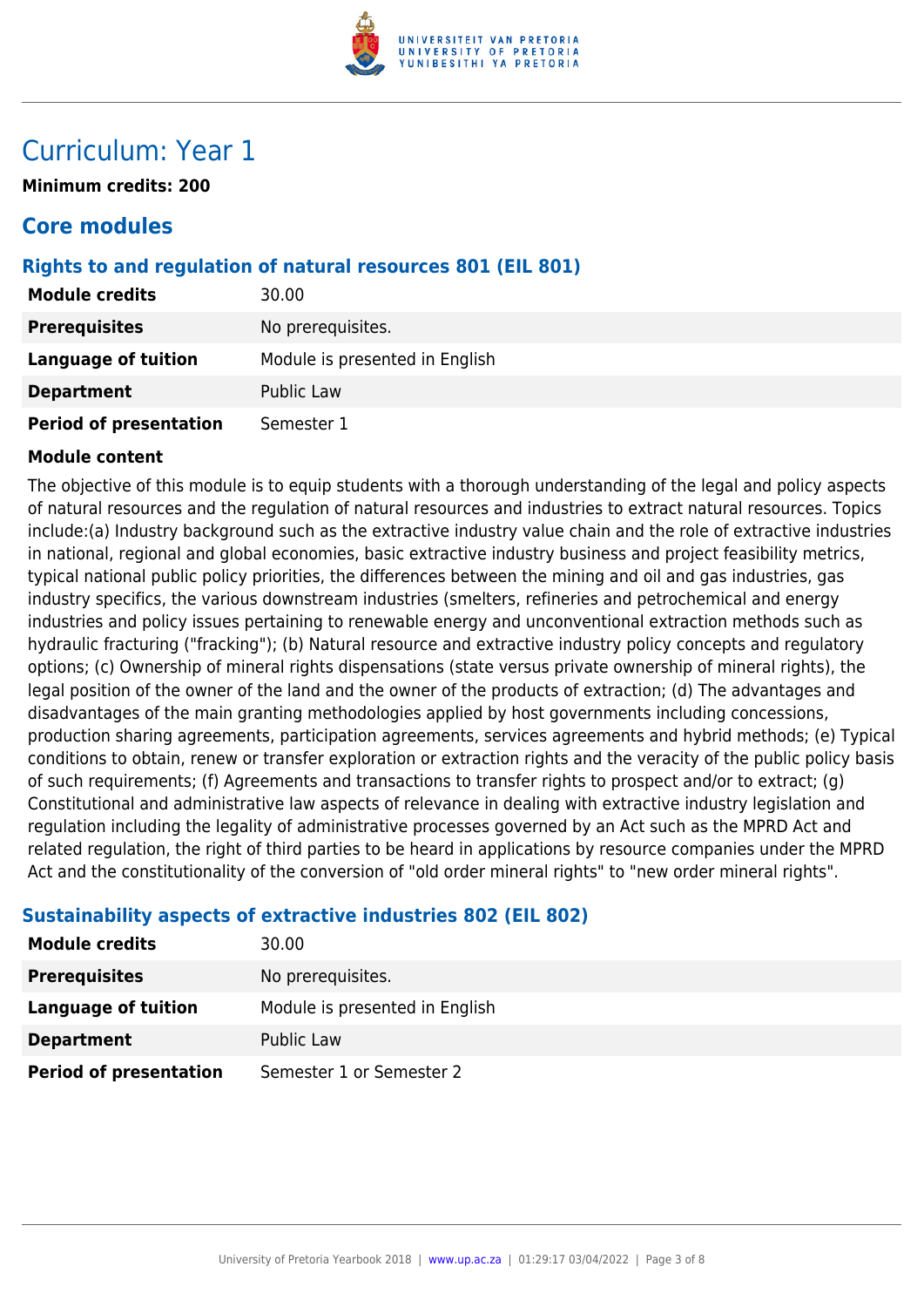

The objective of this module is to equip students with a thorough understanding of the sustainability aspects of extractive industries. Topics include: (a) A general introduction to sustainability, sustainable development, corporate social responsibility, good governance as it pertains to governments and good corporate governance; (b) International, regional and national instruments related to sustainability aspects of extractive industries such as the protection of human rights, forced labour, inappropriate security practices, "conflict minerals" and "blood diamonds" (including the Kimberley Process Certification Scheme and the US Dodd-Frank Act and SEC disclosure requirements); the Extractive Industry Transparency Initiative (EITI) and the UN Global Compact; [US Dodd-Frank Act; (c) Safety, health and environmental (SHE) aspects of extractive industries including emerging issues such as climate change and personal criminal liability of directors and officers for SHE contraventions; (d) Corporate governance and company law developments of relevance to sustainability including the King 3 Code and similar Codes internationally, Responsible Investment Codes, the role of Social and Ethics Committees as required by the Companies Act 2008, sustainability indexes of the stock exchanges such as the JSE SRI Index and the Dow Jones Sustainability Index, public reporting on sustainability and international reporting guidelines such as the Global Reporting Initiative

# **The South Africa Mineral and Petroleum Resources Development Act 803 (EIL 803)**

| <b>Module credits</b>         | 30.00                          |
|-------------------------------|--------------------------------|
| <b>Prerequisites</b>          | No prerequisites.              |
| Language of tuition           | Module is presented in English |
| <b>Department</b>             | Public Law                     |
| <b>Period of presentation</b> | Semester 1 or Semester 2       |

#### **Module content**

The objective of this module is to equip students with a thorough understanding of conceptual and practical aspects of the South African Mineral and Resources Development Act and related jurisprudence.

### **International law aspects of extractive industries 804 (EIL 804)**

| <b>Module credits</b>         | 30.00                          |
|-------------------------------|--------------------------------|
| <b>Prerequisites</b>          | No prerequisites.              |
| Language of tuition           | Module is presented in English |
| <b>Department</b>             | Public Law                     |
| <b>Period of presentation</b> | Semester 1 or Semester 2       |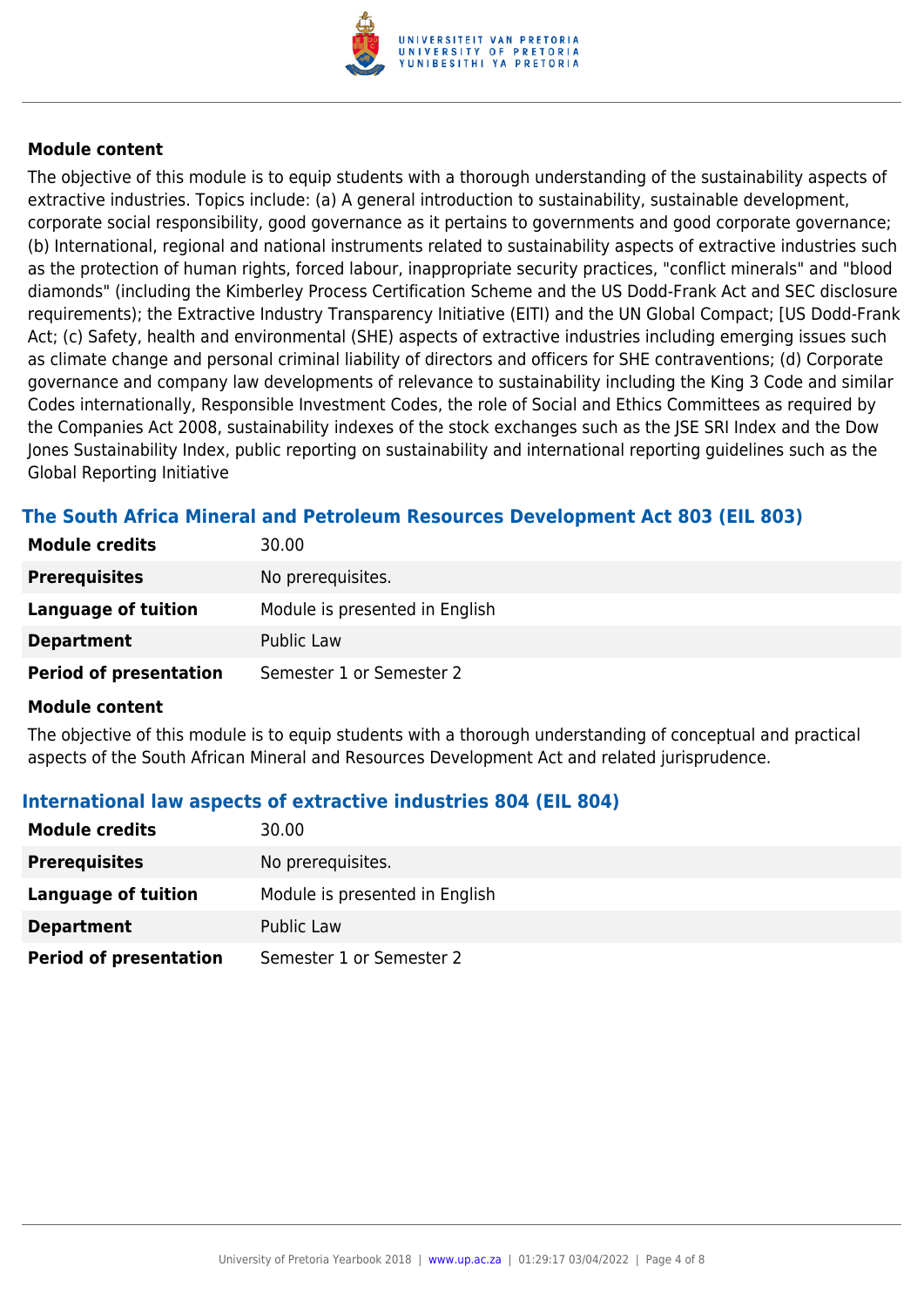

The objective of this module is to equip students with a thorough understanding of the international law aspects of extractive industries. Topics include: (a)Sovereignty in respect of legal regimes and laws governing extractive industries including the act of state doctrine, the doctrine of sovereign immunity and waivers of immunity and compensation for expropriation;(b) An overview of the most relevant treaties and conventions of relevance to extractive industries including the Convention on the Continental Shelf, the OILPOL convention, the UN Convention on Contracts for the International Sale of Goods, the UN Conventions of the Law of the Sea, the New York Convention, the Convention on the Settlement on Investment Disputes between States and Nationals of Other States, the Energy Charter Treaty to protect international energy investment and trade; international environmental law treaties and conventions and the Guiding Principles on Business and Human Rights. (c) Relevant aspects pertaining to the World Trade Organisation including extractive industry subsidies, environmental labelling and confiscatory taxation; (d) Direct and indirect forms of resource nationalisation and investment treaties to protect natural resource investors; (e) The legal status of offshore petroleum and mining installations and vessels including production platforms, floating production, storage and offloading (FPSOs) vessels and subsea pipelines as well as state jurisdiction in respect of such installations. (f) International dispute resolution mechanisms including enforcement of arbitration awards.

# **Civil law liability for extractive industry activities 805 (EIL 805)**

| <b>Module credits</b>         | 30.00                          |
|-------------------------------|--------------------------------|
| <b>Prerequisites</b>          | No prerequisites.              |
| Language of tuition           | Module is presented in English |
| <b>Department</b>             | Public Law                     |
| <b>Period of presentation</b> | Semester 1                     |

### **Module content**

The objective of this module is to equip students with a thorough understanding of the legal and policy concepts shaping civil liability for activities pertaining to extractive industries. Topics include:(a) The general principles of the law of delict and specific areas of civil liability risk for extractive industries including general international civil liability trends, class actions, "piercing the corporate veil", civil liability for SHE incidents and for competition law contraventions; (b) Principles of product liability; (c) Evolving climate change civil liability concepts; (d) Civil liability dimensions of unconventional extraction methods such as hydraulic fracturing and coal bed methane extraction.

### **Socio-economic development and management of non-renewable natural resources 812 (EIL 812)**

| <b>Module credits</b>         | 30.00                          |
|-------------------------------|--------------------------------|
| <b>Contact time</b>           | 30 contact hours per semester  |
| Language of tuition           | Module is presented in English |
| <b>Department</b>             | Public Law                     |
| <b>Period of presentation</b> | Semester 2                     |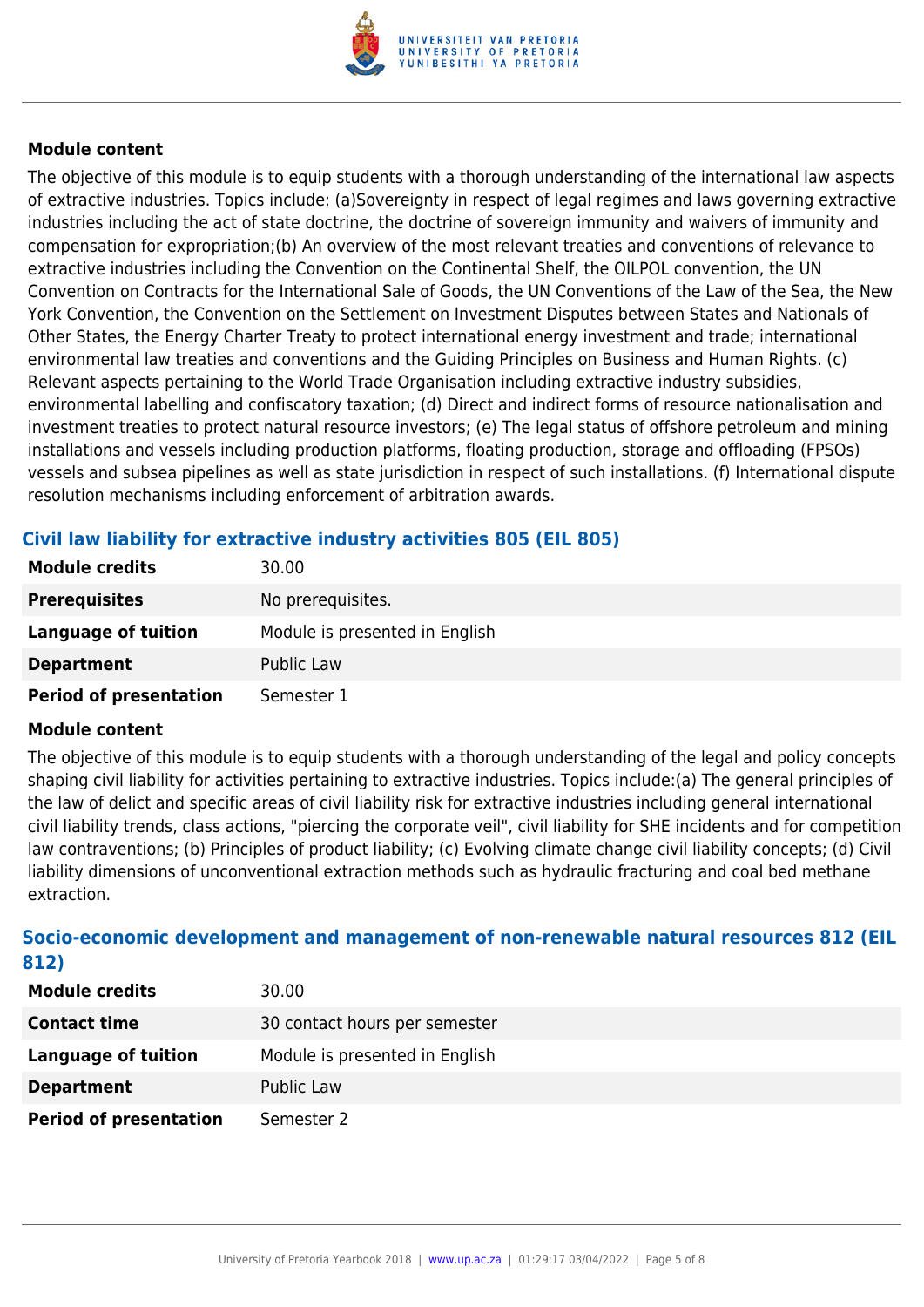

The aim of this module is to equip students, without a formal legal background, a thorough understanding of the various socio-economic aspects and challenges related to the sustainable development and management of mineral and hydrocarbon resources. The topics covered include:

- a. Historical, philosophical and foundational aspects of non-renewable natural resource development and regulation, with particular reference to development in an African context.
- b. Basic concepts relating to the sustainable use and development of mineral, oil and gas resources, in general, and with specific reference to sustainable development, economic viability of resource deposits, project operationalisation requirements, good governance in private and public sectors, regulatory burden and policy development.
- c. The specific interface between responsible resource development and foreign direct investment.

# **Mini-dissertation 800 (MND 800)**

| <b>Module credits</b>         | 100.00                                      |
|-------------------------------|---------------------------------------------|
| <b>Prerequisites</b>          | RHP 801 and RHP 803                         |
| Language of tuition           | Afrikaans and English are used in one class |
| <b>Department</b>             | Law Deans Office                            |
| <b>Period of presentation</b> | Year                                        |

#### **Module content**

(a) The student must submit a research proposal during his/her first year of registration for the LLM degree to the supervisor prior to commencing with the writing of the mini-dissertation.

(b) A mini-dissertation (MND 800) of 13 000 to 15 000 words inclusive of footnotes but excluding the list of contents and the bibliography, is required. The mini-dissertation must be submitted to the supervisor not later than August of the second year of registration for the LLM programme. The mini-dissertation must deal with the subject content of one of the modules or a combination of the modules registered for by the student for his/her LLM degree. Any request for an extension of the period for submission of the mini-dissertation may only be granted by the Dean on recommendation of the LLM Committee

# **Research methodology 801 (RHP 801)**

| <b>Module credits</b>         | 5.00                           |
|-------------------------------|--------------------------------|
| <b>Prerequisites</b>          | No prerequisites.              |
| <b>Contact time</b>           | 8 seminars                     |
| <b>Language of tuition</b>    | Module is presented in English |
| <b>Department</b>             | Jurisprudence                  |
| <b>Period of presentation</b> | Semester 1 or Semester 2       |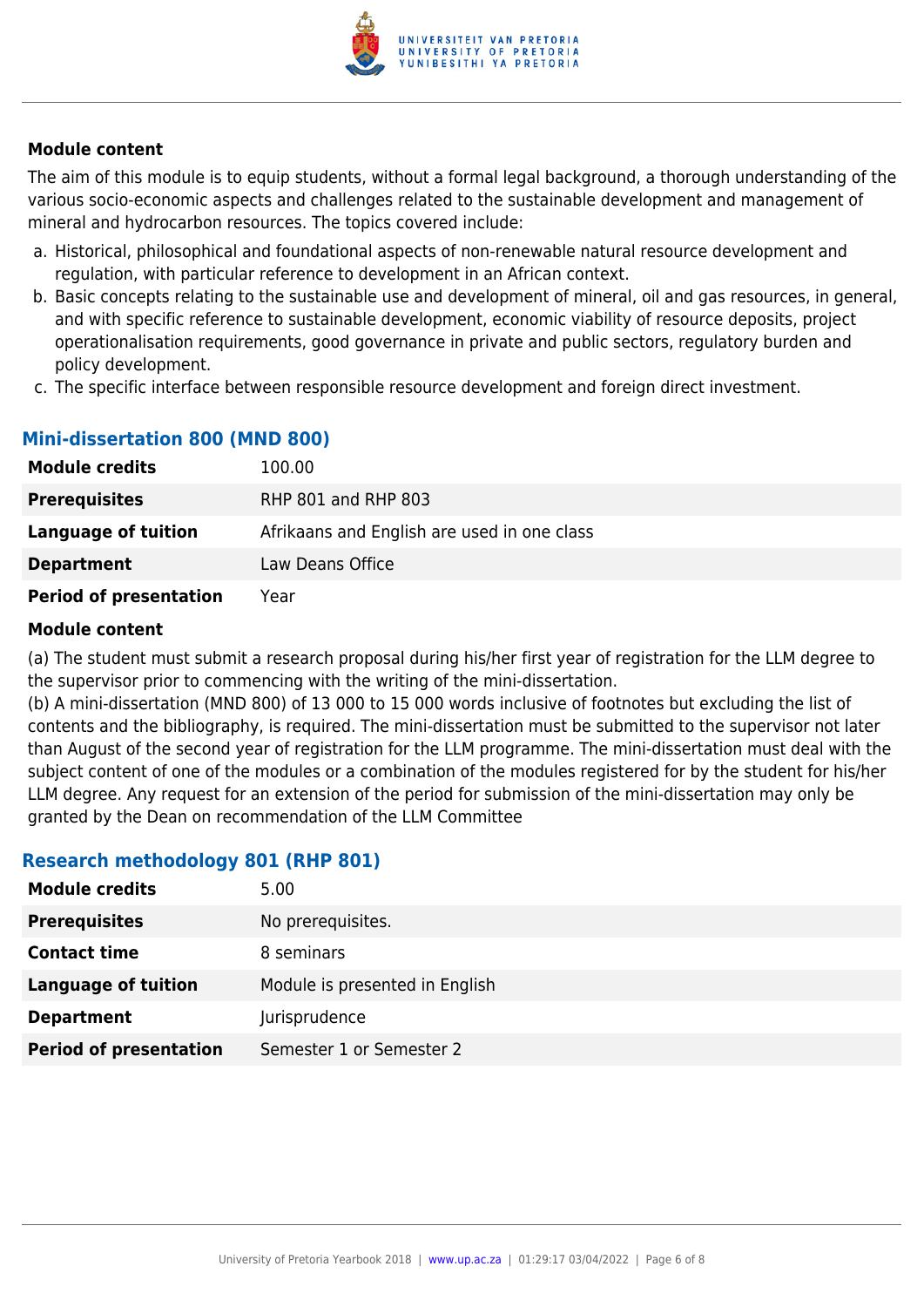

- (a) Planning and organising a research project
- (b) Drafting a research proposal: Hypotheses and research question
- (c) Theory in research and methodological approaches to legal research
- (d) Language
- (e) Citation and ethics of citation
- (f) Drafting of chapters and presentation

### **Research proposal 803 (RHP 803)**

| <b>Module credits</b>         | 5.00                                        |
|-------------------------------|---------------------------------------------|
| <b>Prerequisites</b>          | No prerequisites.                           |
| Language of tuition           | Afrikaans and English are used in one class |
| <b>Department</b>             | Law Deans Office                            |
| <b>Period of presentation</b> | Year                                        |

#### **Module content**

Development and presentation of a research proposal. (A research proposal must be submitted to the supervisor and accepted in the first semester of the second year of study before the student will be allowed to register for the mini-dissertation.)